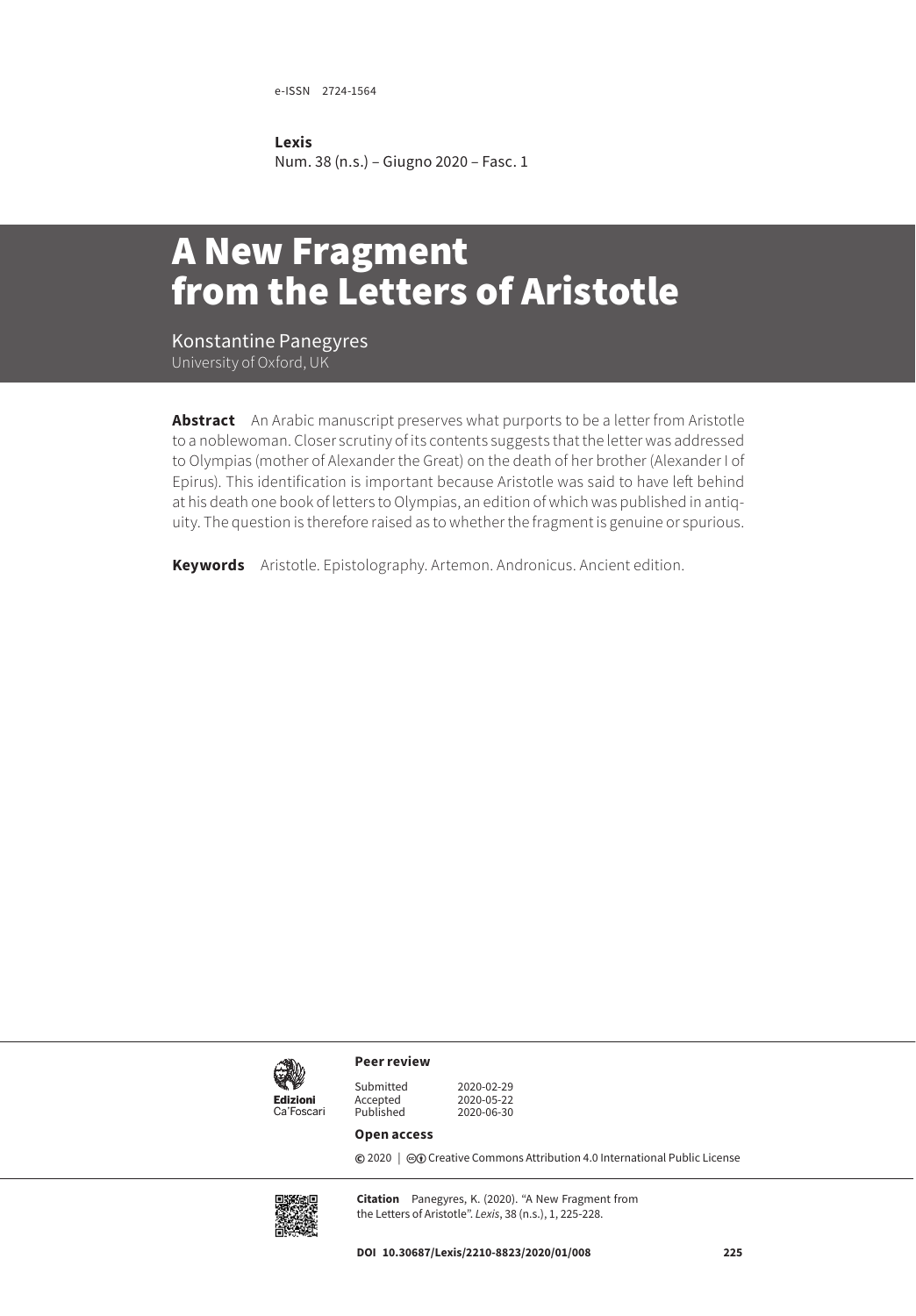At his death Aristotle left behind a large collection of letters. According to the ancient lists of his works, the philosopher wrote books of letters to Philip, Alexander, Antipater, Mentor, Ariston, Olympias, Hephaestion, Themistagoras, Philoxenus, and Democritus.<sup>1</sup>

The surviving testimonia say that these letters were collected and edited by Artemon in eight books, and later by Andronicus in twenty books.<sup>2</sup> Other details are sparce. A number of ancient authors, however, reveal that some of these letters were written πρὸς τινας ἰδίᾳ, that is to say, they were private letters to certain individuals.<sup>3</sup> Ammonius, among others, praised Aristotle for his concise and clear epistolary style.<sup>4</sup>

Few fragments have been found. In his edition of Aristotle's private letters, Plezia lists twenty meagre fragments, most only a line long, which seem to have the appearance of genuineness.<sup>5</sup> Some brief but complete letters from Aristotle to Philip, Alexander, and Theophrastus are also attested.<sup>6</sup> About the interpretation of these fragments there is much debate and disagreement.<sup>7</sup>

The object of this paper is to draw attention to what I shall argue is a fragment which should be included in future editions of Aristotle's letters. Some years ago an edition of Arabic gnomologia about Greek philosophers was published.<sup>8</sup> Despite the fact that the text, dating to between c. 1050 and 1309 AD, contains many items of interest for scholars of ancient philosophy, it is not at all well known.

In the part of the work dealing with Aristotle, there is what purports to be an excerpt from an Aristotelian letter. It reads:<sup>9</sup> "He [Aristotle] wrote to a noble lady in his family, consoling her about [the death of] a brother of hers: 'I am loath to rush to be among the first to console you at the very beginning of your affliction, because it is as arduous to the consoler to contend with the brunt of grief as it is difficult for the swimmer to face the current; but it is not proper for someone like you, a descendant of men remembered for their courage and high-mindedness (*kibar al-himmah* = μεγαλοψυχία), to display excessive grief, especially not in the case of an affliction like the one you have suffered. For your brother left this world praised

- 5 Plezia 1977, 15-25.
- 6 Plezia 1977, 28-33.
- 7 See, for instance, Renehan 1995 on fr. 9 Plezia and fr. 15 Plezia.
- 8 Gutas 1975.
- 9 Arabic text in Gutas 1975, 198-200.

<sup>1</sup> D.L. 5.27. For textual difficulties in these lists, see the edition of Plezia 1977, 7-9.

<sup>2</sup> Plezia 1977, 7-9. For background, see Rist 1964, 2-8.

<sup>3</sup> Ammon. *In Categ.* 3.22-26; Olympiod. *In Categ.* 6.10-13.

<sup>4</sup> Ammon. *In Categ.* 7.4-6: ἐν δέ γε ταῖς ἐπιστολαῖς φαίνεται κατωρθωκὼς τὸν ἐπιστολιμαῖον χαρακτῆρα, ὃν καὶ σύντομον εἶναι δεῖ καὶ σαφῆ καὶ ἀπηλλαγμένον πάσης περισκελοῦς συνθέσεώς τε καὶ φράσεως.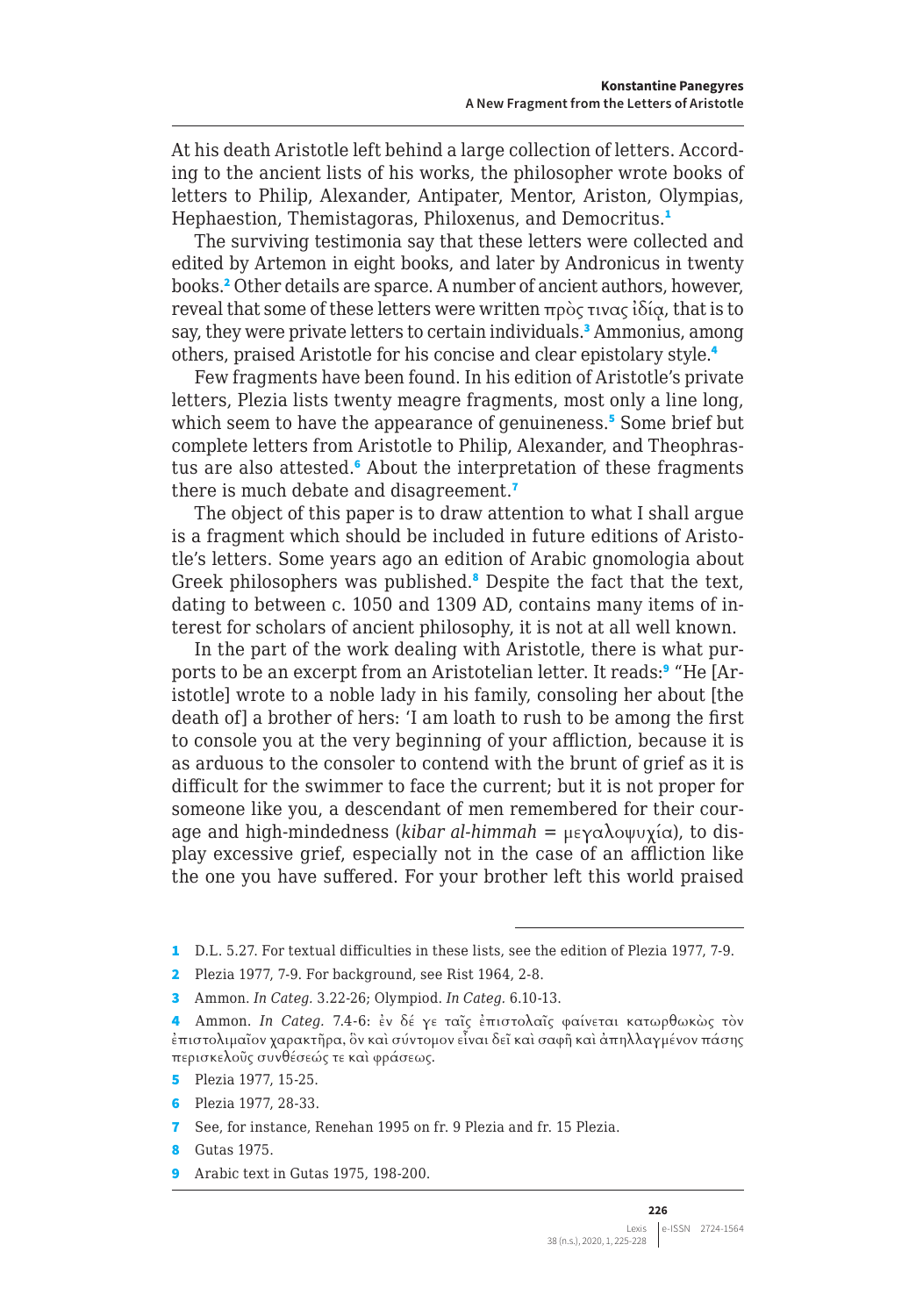and famous for noble deeds and outstanding qualities. And then, the way in which he died was the best of ways. Moreover, whoever betrayed him and violated a compact with him will live permanently in reproach and shame. Know that the eyes of the people are looking at you, watching to see how you will bear up in this situation. Display, then, the high-mindedness and hardiness in the face of affliction that conform with your [noble] lineage. Greetings'".<sup>10</sup>

On this letter the editor, Gutas offered a brief comment: "a letter to a noble lady which in all probability stems from genuine 'Aristotelian' epistolographic tradition".11 He does not elaborate. One contemporary reviewer described the letter as one of the "lost texts" recovered from this Arabic work.<sup>12</sup> The text has nonetheless been completely ignored by editors of and commentators on the fragments of Aristotle's letters. It has not even found a place in the spuria. Some aspects of the contents of the letter, however, rouse curiosity.

To begin with, it is addressed to a noble lady. Who could this be but Olympias, a woman undoubtedly being watched by "the eyes of the people"? As is known, a whole book of Aristotle's private letters to Olympias was circulating in antiquity.<sup>13</sup> Then we see that it is a letter about the death of a brother who was betrayed by some unspecified persons. Would this man not be Olympias' brother, Alexander I of Epirus, who was killed in 331 BC after being betrayed by Lucanians, and fell on the battlefield near Pandosia?<sup>14</sup> The Lucanians broke a treaty in the process; perhaps this is what the words "violated a compact" in the letter refer to. The comment that he died in "the best of ways", that is to say in battle, is appropriately Aristotelian.<sup>15</sup> The letter, if genuine, would date to the last decade of Aristotle's life.

Fabricated letters tend to introduce new 'facts'. Forgers cannot help bringing in anachronistic information, or using language completely out of character with the author being imitated. They usually make clear the name of the writer and the addressee, and come as part of epistolary novels.<sup>16</sup> Here we have none of that. The style is concise and clear; its language is markedly out of character with the rest of the gnomologia in which it is transmitted. It may even be the case that the compiler did not understand the text he was excerpting, for the "noble" lady plainly cannot be a member of Aristotle's own family, contrary to what his brief introduction to the excerpt states.

- 10 Translation in Gutas 1975, 199-201.
- 11 Gutas 1975, 426.
- 12 Glucker 1979, 168.
- 13 D.L. 5.27.
- 14 For the sources, see Schaefer 1887, 196-9; Klotzsch 1911, 87.
- 15 See Arist. *NE* 1115<sup>a</sup>30-35.
- 16 For a good discussion of spurious letters in antiquity, see Burnyeat, Frede 2015, 7-12.